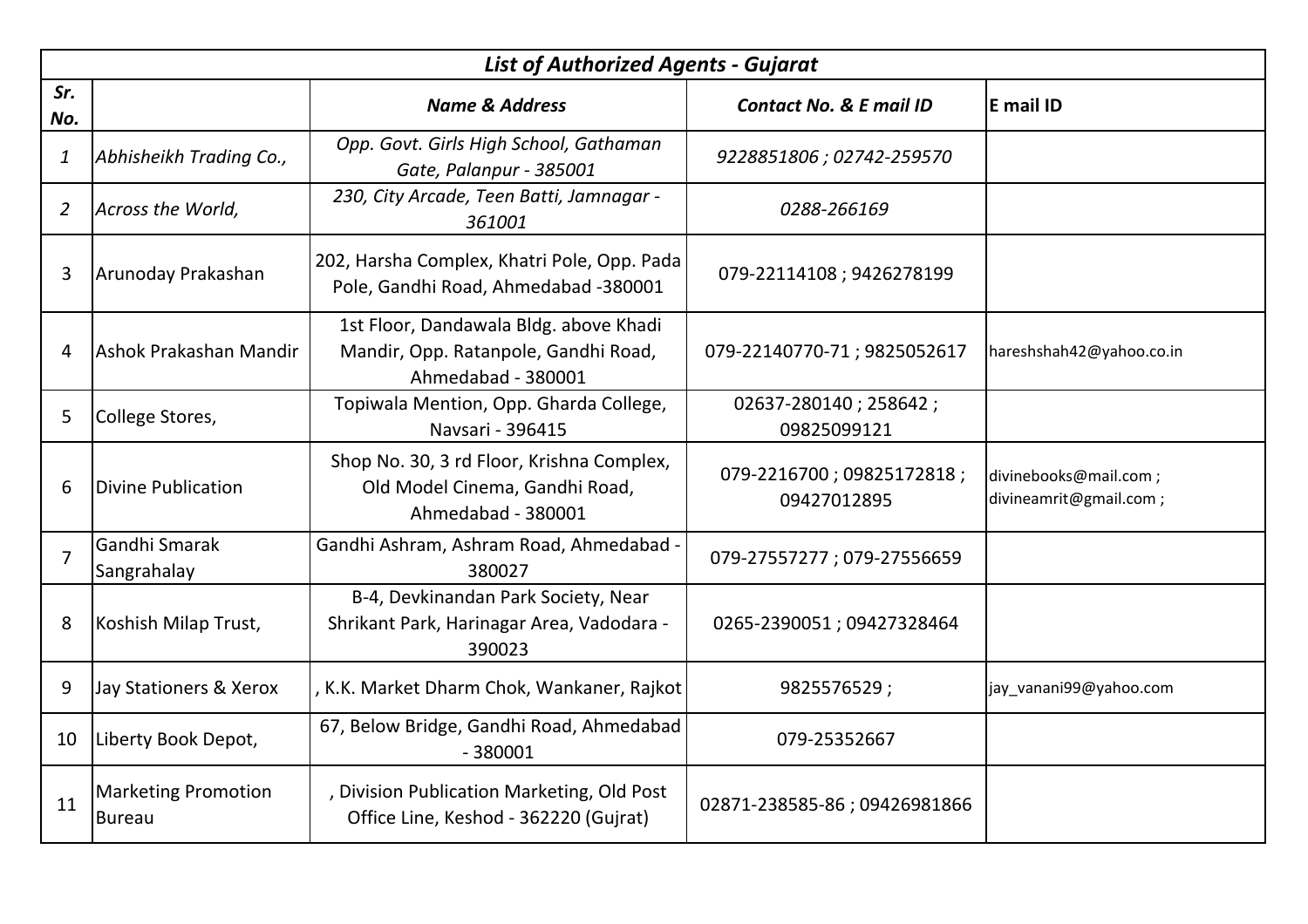| 12 | Mukesh Agency,                                      | Tunki Galli, 18, G.P. Mission, Opp. Railway<br>Station, Anand - 388001                                 | 09924812094, 02692-231695               |                                            |
|----|-----------------------------------------------------|--------------------------------------------------------------------------------------------------------|-----------------------------------------|--------------------------------------------|
| 13 | Piyush Pustak Bhandar                               | , Mulki Bhavan, F-8, Near Bus Stand,<br>Mehsana - 384001                                               | 02762-220350                            |                                            |
| 14 | Prasar                                              | , 1888, Athabhai Avenue, Bhavnagar -<br>364002                                                         | 0278-2568452;                           | Prasarad1@sancharnet.in                    |
| 15 | Roopal Book Stall                                   | , Shiv Apartment, Opp. Sardar Patel Statue,<br>Vallabhvidyanagar - 388120, Tal. Dist. Anand,<br>Gujrat | 02692-237373; 237171                    |                                            |
| 16 | <b>Royal Stationers</b>                             | , Royal Park, 14, Sagar Apartment, Kalawad<br>Road, Rajkot - 360005                                    | 9824207514                              |                                            |
| 17 | Sahaj Shishu Milap                                  | , 1, Shri Hari Apartment, Behind Expess<br>Hotel, Vadodara - 390007, Gujarat                           | 0282576910; 9824207514                  |                                            |
| 18 | <b>Sahajanand Rural</b><br><b>Development Trust</b> | , Near G.M.D.C. Guest House, Bhuj Mirzapur<br>Road, Bhuj - 370001                                      | 02832-329666; 9825227509                |                                            |
| 19 | <b>Shivam Entreprises</b>                           | , Vanita Vishram Crescent, Bhavnagar -<br>364001                                                       | 0278-2514365; 9426253426                |                                            |
| 20 | <b>Tanyas Book World</b>                            | , 104, University Plaza, Near Rasaranjan,<br>Vijay Cross Road, Ahmedabad - 380009                      | 9879906816; 079-27913894                |                                            |
| 21 | The Popular Book Store,                             | Tower Road, Surat - 395001                                                                             | 0261-2424438; 0261-2492824              | newpopular2002@yahoo.com                   |
| 22 | Vadhod Library Research<br>Centre                   | , 6-37, Gogri Fario, Village Patri Tal. Mundra,<br>Kachch - 370425 (Guj)                               | 9099720643                              |                                            |
| 23 | <b>Yash Publication</b>                             | , C/O Kitabghar, High Court Road,<br>Bhavanagar - 364001                                               | 0278-2513257                            |                                            |
| 24 | Kapoor Book's Collection,                           | H-304, Nandanvan Apartment, Ring Road,<br>Vadodara - 390009                                            | 0265-2634568; 9428743570;<br>8866398505 | kapoorbookscollection@gmail.com            |
| 25 | Jay Stationars and Xerox                            | K.K. Market, Dharma Chowk, City Station<br>Road, Vakaner - 363621                                      | 9825576529,                             | Jagdish Banani, jay_vanani99@yahoo.<br>Com |
|    |                                                     |                                                                                                        |                                         |                                            |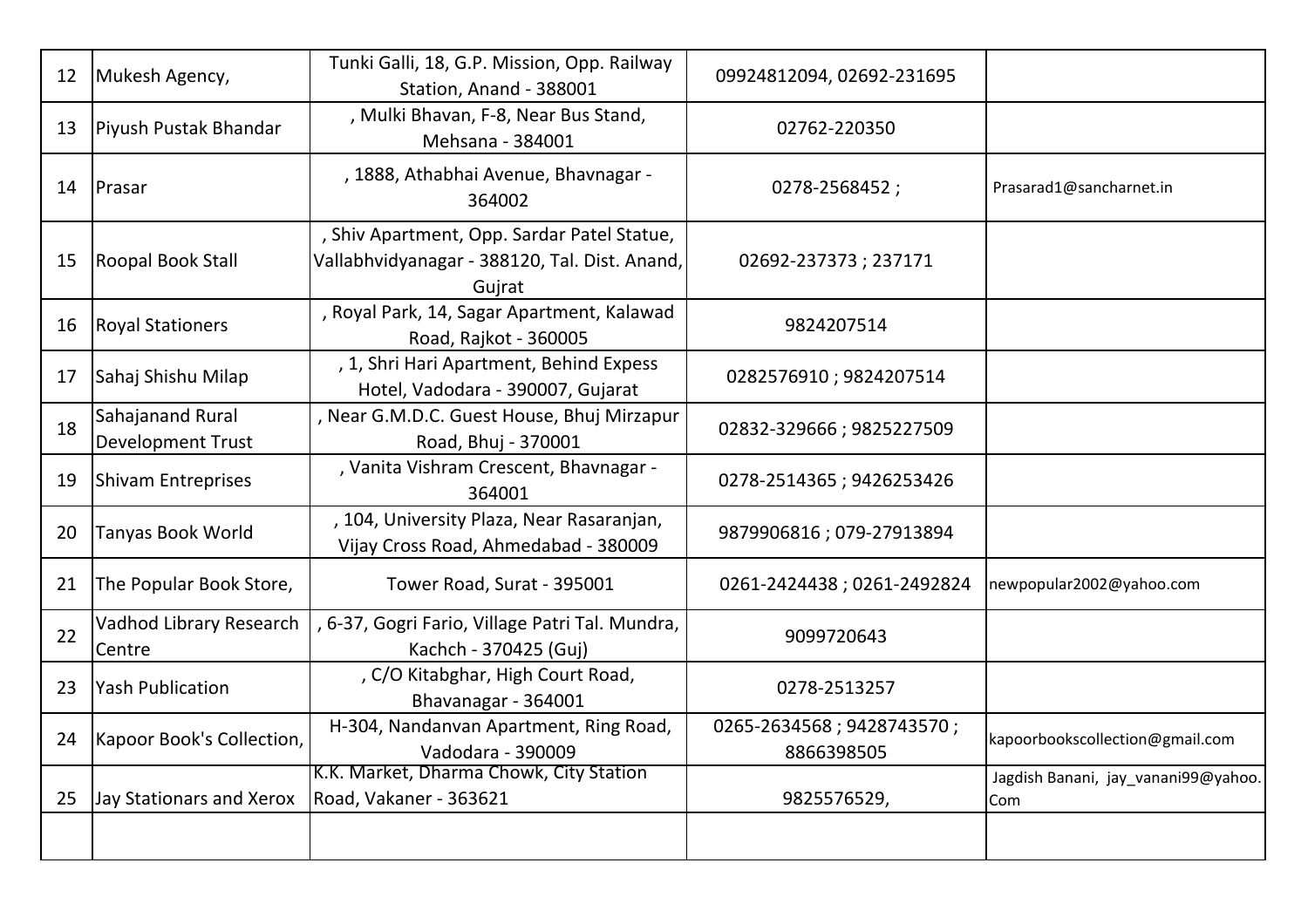|                | List of Agents, Maharashtra and Goa |                                                                                                       |                                                                    |                                                                     |  |
|----------------|-------------------------------------|-------------------------------------------------------------------------------------------------------|--------------------------------------------------------------------|---------------------------------------------------------------------|--|
| S.No.          | <b>Customer Name</b>                | <b>Address</b>                                                                                        | Contact person Name & No.                                          | E mail                                                              |  |
| $\mathbf{1}$   | A. A. SHAH's Institute              | Guru Kripa, Bahubali, Cawasji Patel Street,<br>Behind People's Book House, Fort, Mumbai -<br>400003   | 09004078746<br>022-64509150; 9867257581<br>9004418746, 9987508746, | aashahs.ias@gmail.com                                               |  |
| $\overline{2}$ | Bharatiya Vichar Sadhana            | 267-A, Sanghavi Mansion, J.S.S. Road,<br>Girgaon, Mumbai - 400004                                     | 23801799                                                           |                                                                     |  |
| 3              | <b>Bhavana Traders</b>              | 28/A, Prarthana Samaj Road, Shop No. 2, Vile Bharatbhai Shah 9820371101;<br>Parle(E), Mumbai - 400057 | 26148270                                                           | sronak158@gmail.com                                                 |  |
| 4              | Bombay Sarvodaya<br>Mandal          | Gandhi Book Centre, 299, Tardeo Road,<br>Nana Chowk, Grant Road(W), Mumbai -<br>400007                | T.R.K. Somayya; 23872061                                           | info@mkgandhi.org                                                   |  |
| 5              | lComent Media<br>Foundation         | 301, Meher House, 15 Cowasji Patel Street,<br>Fort, Mumbai 4000001                                    | V.P. Jacob; 23869052                                               | www.cometmedia.org                                                  |  |
| 6              | <b>Creative Learning Aids</b>       | Westminster, Flat No. 24, 2nd Floor, 294,<br>N.S. Manikkar Marg, Sion (E), Mumbai -<br>400022         | Samir Kapadia, 9819677361;<br>24016431                             | clearningaid@gmail.com                                              |  |
| $\overline{7}$ | <b>Fun Flower Books</b>             | Devalaya A-15, 2nd Floor, Awners Colony,<br>R.N. Gandhi Marg, Vidyavihar(E), Mumbai -<br>400028       | 9819110996                                                         | funflowerbooks@gmail.com                                            |  |
| 8              | Galaxy Bookshop                     | Shop No. 12, Deobhai Lane, Opp. Azad<br>Icecream House, Ranade Road, Dadar(W),<br>Mumbai - 400028     | 24219392                                                           |                                                                     |  |
| 9              | Ketki Prakashan Pvt. Ltd.           | Ajay Deep House, 2nd Floor, 240, Perin<br>Nariman Street, Fort, Mumbai - 400001                       | Chandrakant D. Jadhav,<br>9820338284                               | ketakiprakashanpvtltd 1@yahoo<br>.com;<br>info@ketakiprakashan.com5 |  |
| 10             | Kitabdar                            | 108/110, Jalal Manzil, Temkar Street,<br>Mumbai - 400008                                              | Shadab Rashid, 9869321477;<br>9820113631; 23411854                 | kitabdar@gmail.com                                                  |  |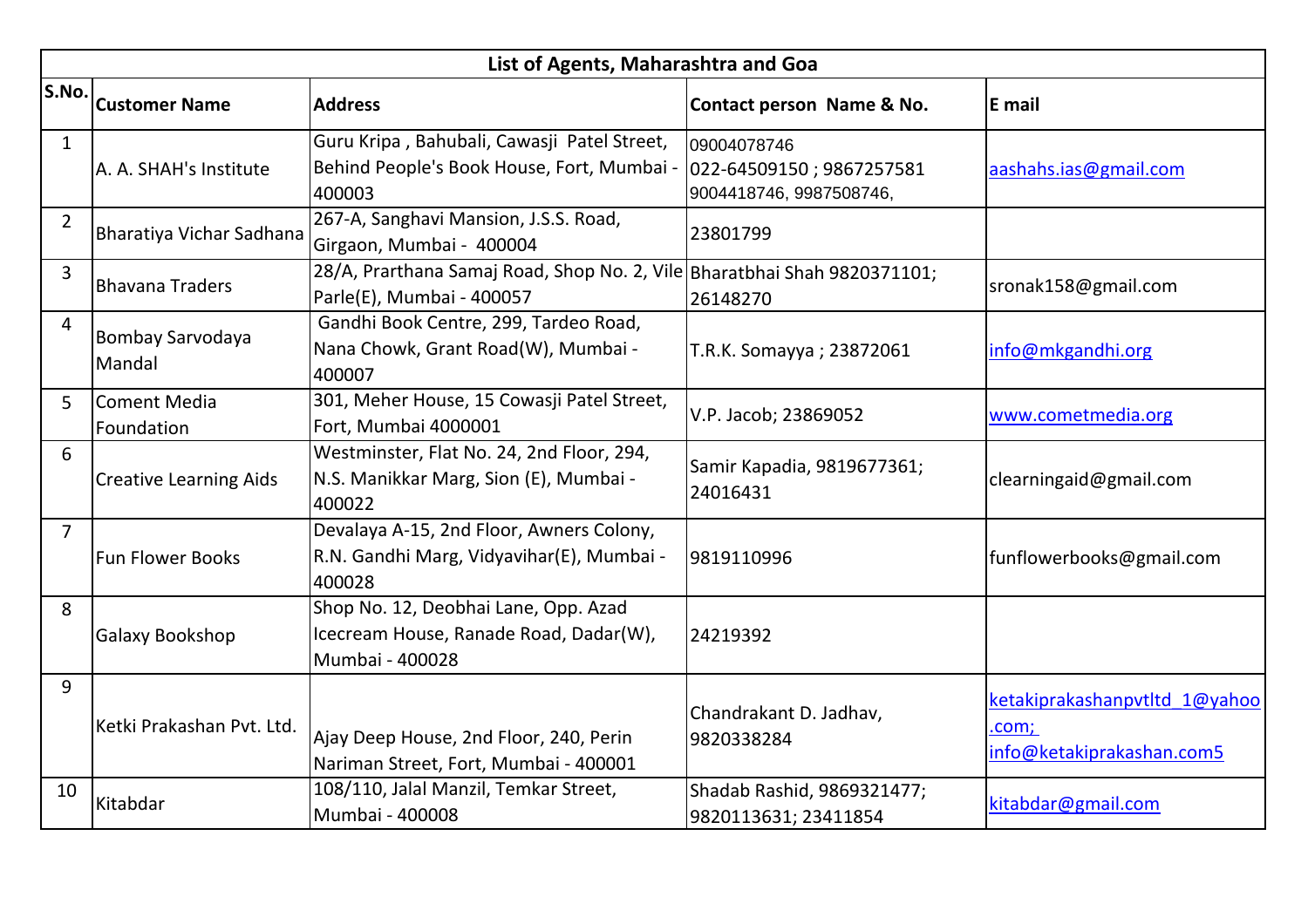| 11 | Learning Solutions                 | Shop No. 3, K Wing, Mayuresh Park, Lake<br>Road, Bhandup(W), Mumbai - 400078                                   | Lata Wanzare - 9820904654;<br>24983401   | learningsolutions16@gmail.com |
|----|------------------------------------|----------------------------------------------------------------------------------------------------------------|------------------------------------------|-------------------------------|
| 12 | <b>Liberty Stores</b>              | Station Road, Santacruz(W), Mumbai -<br>400054                                                                 | 26492231                                 | akshaythecool@gmail.com       |
| 13 | Lokbook Publication &<br>Publicity | Shop No. 23, New Shopping Centre, Near<br>Govt. Colony, Bandra(E), Mumbai - 400051                             | Parag Rajapure - 9869514864;<br>22909433 | lokbook@rediffmail.com        |
| 14 | Manovikas Book Centre              | Shop No. 5, Dr. Compound, D.L. Marg,<br>Chinchpolki(E), Mumbai - 400012                                        | Amol A. Patkar - 9967081527              | mbcmumbai1985@gmail.com       |
| 15 | <b>Navneet Publications</b>        | Navneet Bhavan, Bhavani Shankar Road,<br>Dadar(W), Mumbai - 400028                                             | 66626565                                 | childrensbooks@navneet.com    |
| 16 | Navnirmiti                         | Flat No. 301&302, 3rd Floor, Priyadarshani,<br>Padmavati Road, Opp. IIT Market Gate,<br>Powai, Mumbai - 400076 | 25773215, 25786520                       | info@navnirmiti.org           |
| 17 | Palekar & Co.                      | Sitaram Bldg., Mahatma Phule Marg,<br>Mumbai - 400001                                                          | 23814238, 23444027                       | palekar1871@rediffmail.com    |
| 18 | Paridrishya Prakashan              | 6, Dadi Santok Lane, Dhobi Talao, Mumbai -<br>400002                                                           | Raman Mishra - 64526072;<br>9324618055   | hindikitab@gmail.com          |
| 19 | Rupesh V. Shah                     | B/4, Kavita Apartment, 1st Floor. Natakvala<br>Lane, Off. S.V. Road, Borivali(W), Mumbai -<br>400092           | Rupesh Shah - 9323650090                 | snehrup75@yahoo.co.in         |
| 20 | Ratanshi Agro Hortitech            | Agro Horticulture Centre, 175, Dr. Ambedkar<br>Road, Opp. Byculla Station(E), Mumbai -<br>400027               | 32013296                                 | ratanshishah@gmail.com        |
| 21 | Sahitya Sanwad                     | C/o Jayant Diwan, 18/71, Yashwant Nagar,<br>Goregaon(W), Mumbai - 400062                                       | Jayant Diwan - 9323657447;<br>28774790   |                               |
| 22 | Saifee Book Agency                 | 10/11, Amin Bldg., E.R. Road, Mumbai -<br>400003                                                               | Zoher Golvala, 23742690                  | saifeebook@gmail.com          |
| 23 | Sanskar Sahitya Mala               | 407, Krishna Vihar, Tata Compound, Irla,<br>Andheri (W), Mumbai - 400058                                       | Shishir Mishra - 26244671;<br>9820946062 | ssmhindibooks@gmail.com       |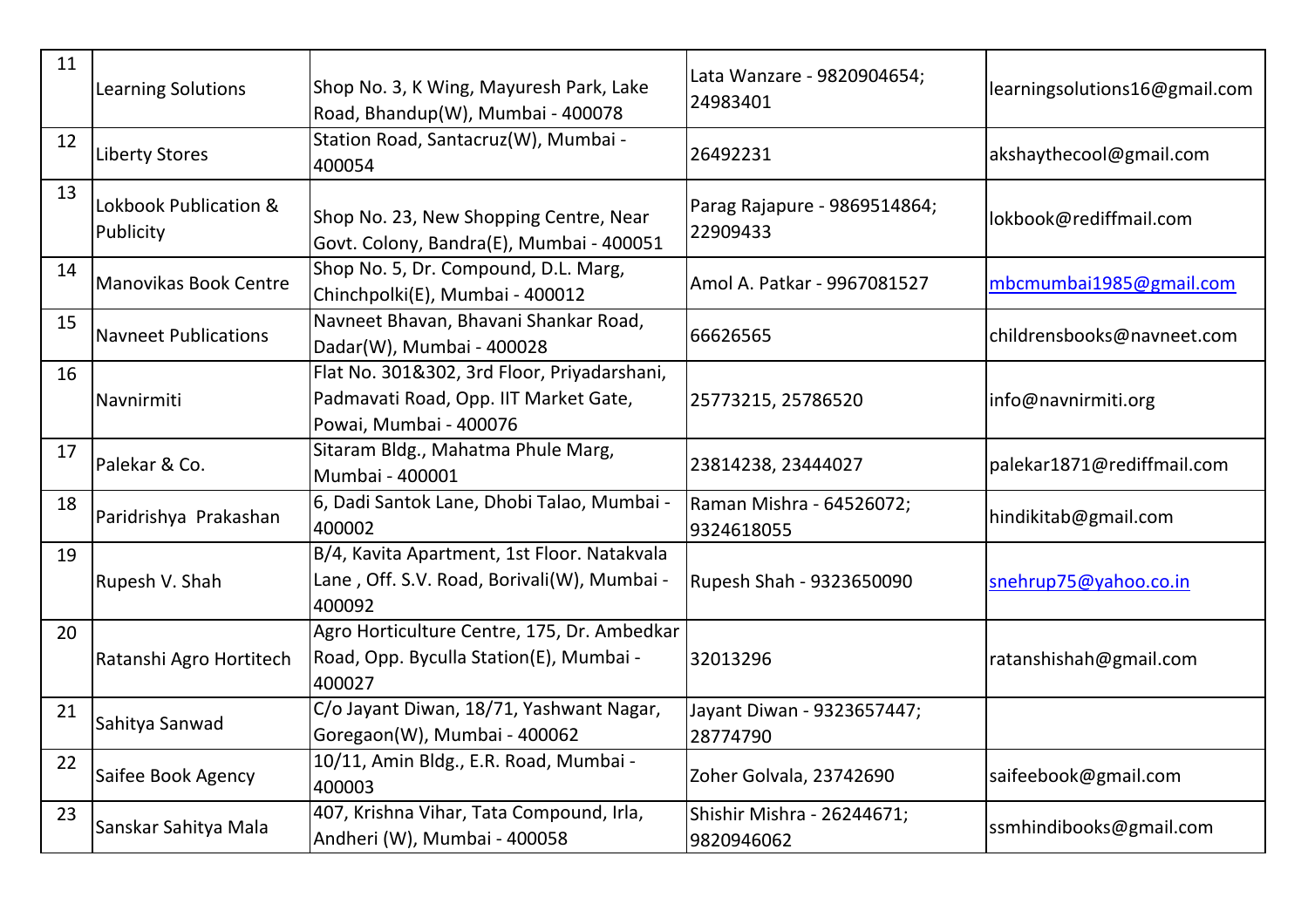| 24 | <b>Sterling Book House</b>    | 181, Dr. D.N. Road, Fort, Mumbai - 400001                                                                 | 22612421; 22623551        | sbh@vsnl.com                       |
|----|-------------------------------|-----------------------------------------------------------------------------------------------------------|---------------------------|------------------------------------|
| 25 | <b>Sundeep Books</b>          | Block No. 16-B, Room No. 1, Sion- Sindhi<br>Colony, Opp. S&ES College, Sion(W),<br>Mumbai - 400027        | 9324430671                |                                    |
| 26 | Universal Book<br>Corporation | 546, Kalbadevi Road, Opp. Metro, Dhobi<br>Talao, Mumbai - 400002                                          | 22815080                  |                                    |
| 27 | V.K. Book Agency              | Shankeshwar Dham, 1st Floor, Dadasaheb<br>Phalke Road, Dadar(E), Mumbai - 400014                          | 9869128013; 24144863      |                                    |
| 28 | Vidyarthi Book Depot          | 218, R.R. Roy Marg, Opp. Hira Hotel, Girgaon,<br>Mumbai - 400004                                          | 23858828                  |                                    |
| 29 | Vijay Book Centre             | Khediya Chambers, S.V. Road, New Era Signal<br>Junction, Near Caple Traders, Malad(W),<br>Mumbai - 400064 | 9322048809; 32433402      |                                    |
| 30 | Asmita Book Depot             | B-407, Maruti Enclave CHS, Plot No. 9, Sector-<br>8, Airoli, Navi Mumbai - 400708                         | 9892753737; 27691615      |                                    |
| 31 | The Book Source               | A-101, Shivdham, Sector-2, Airoli, Navi<br>Mumbai - 400708                                                | 9821109200; 27691318      |                                    |
| 32 | Abhijat Prakashan             | Behind Hanuman Mandir, Waveghar, Post<br>Kanchad, Tal. Wada, Dist. Thane - 421303                         | 02526-688056; 9765435379  | abhijaatprakashan@gmail.com        |
| 33 | Anagha Prakashan              | 16, Sri Sadicha, Mithbandar Road, Chendani,<br>Thane $(E)$ - 400603                                       | 25326734; 97699603239     | anaghaprakashan@rediffmail.co<br>m |
| 34 | Dnyanada Grantha<br>Vitaran   | Krishna Niwas, Manpada Road, Dombivali(E)<br>421201, Dist. Thane                                          | 0251-2862589              |                                    |
| 35 | Leela Enterprises             | New Abhishek No. 1, 305/B Wing, Shastri<br>Nagar, Manisha Nagar, Kalwa(W), Thane -<br>400605              | 022-25413885; 9869308438  |                                    |
| 36 | Majestic Book Depot           | Opp. New English School, Ram Maruti Road,<br>Thane(W) 400602                                              | Vijay Kothawale, 25376865 |                                    |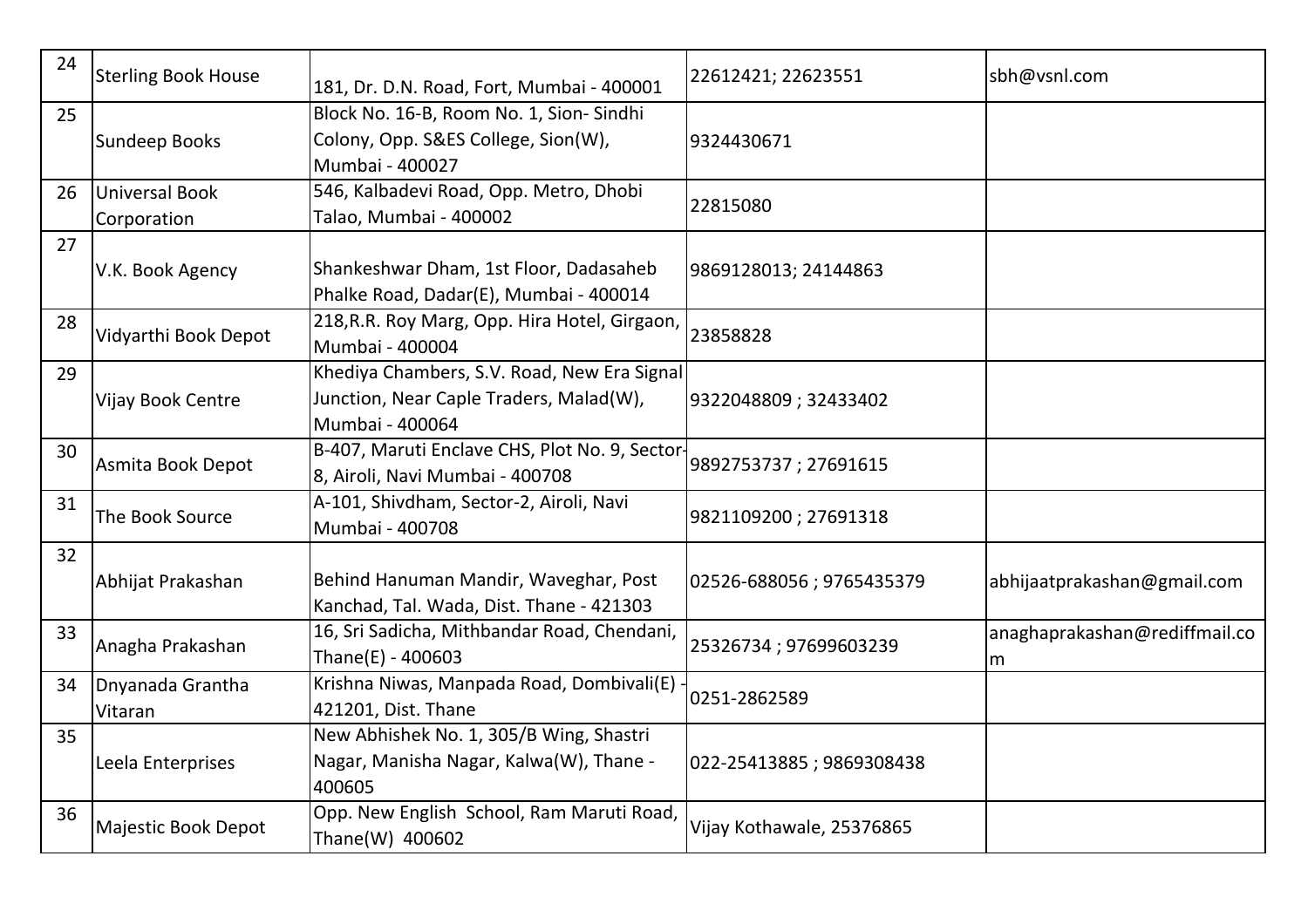| 37 | Swami Pustakalaya                      | 11, Damle Bldg., Phadke Road, Dombivali,<br>Dist. Thane                                                   | Sujit Joshi, 920680693                                 |                                 |
|----|----------------------------------------|-----------------------------------------------------------------------------------------------------------|--------------------------------------------------------|---------------------------------|
| 38 | <b>E Concept Networks</b>              | 05/B. Kanakeshwar Apts, Balaji Naka, A/p<br>Alibaug - 402201, Dist. Raigad                                | Sachin Patil, 02141-228889;<br>9423893536              | sachinpatil949@yahoo.com        |
| 39 | <b>Omkar Enterprises</b>               | Omkar Niwas, Matheran Road, Near Hotel<br>Sanman, Neral(w), Tal. Karjat, Dist. Raigad                     | Mrs. Rajshree Agnihotri,<br>99306444498, 02148 -236562 |                                 |
| 40 | Sanskar Sahitya Vitarak                | At-Takadevi Bahirole, Post Mapgaon, Tal.<br>Alibag, Dist. Raigad                                          | Mr. Ravindra Kale, 9767811777,<br>02141-248759         |                                 |
| 41 | Ajinkya Booksellers                    | H.No. 52, Ward No. 2, Near Sutarnet, A/p<br>Daund - 413801, Dist. Pune                                    | Ramesh Katake, 9423222212,<br>02117-262118             | ajinkyabookseller@gmail.com     |
| 42 | Bharat Gyan Vigyan<br>Samuday          | 9, Adhar Apt. Apurva Society, 305, Narayan<br>Peth, Pune - 411030                                         | 9623893536, 020-24434133                               |                                 |
| 43 | Dilipraj Prakashan Pvt.<br>Ltd.        | 251, C, shaniwar Peth,<br>Pune - 411030                                                                   | Rajeev Barve - 9822082642, 020-<br>24483995            | diliprajprakashan@yahoo.in      |
| 44 | Ecologic                               | 6, Nilkanth Nivas, Shivapushp Chowk,<br>Anandnagar, Sinhagad Road, Pune - 411051                          | 9423162396, 020-24345368                               | ecologic.alternatives@gmail.com |
| 45 | <b>International Book</b><br>Service   | Deccan Gymkhana, Pune                                                                                     | 020-25677405                                           | intbks@rediffmail.com           |
| 46 | Jividha Education &<br><b>Outdoors</b> | A-20, Vijayashree Towers, Dattawadi, Pune -<br>411030                                                     | Rajiv Pandit - 9421019313, 020-<br>24329692            | jividha.rajiv@gmail.com         |
| 47 | Loksahitya Prakashan                   | N-5, Sector - E, Gulmohar Colony, CIDCO,<br>AURANGABAD - 431003                                           | Subhash R. Solanke - 9325202219,<br>0240-2484076       |                                 |
| 48 | <b>Brain and Book</b>                  | Shop No. 17, Aggarwal Chambers, Nigdi,<br>Pune - 411044                                                   | 9637737990,020-27650070                                | ksvishy@rediffmail.com          |
| 49 | Maitreyi Pustakalaya                   | Shop No. 1, Durga Apartment, Gokkhale<br>Aalim, Mourya Ganapati mandir Rd,<br>Chinchwadgaon, Pune- 411033 | Ravindra Kaswa - 9822080221, 020-<br>27487845          | geetu401@gmail.com              |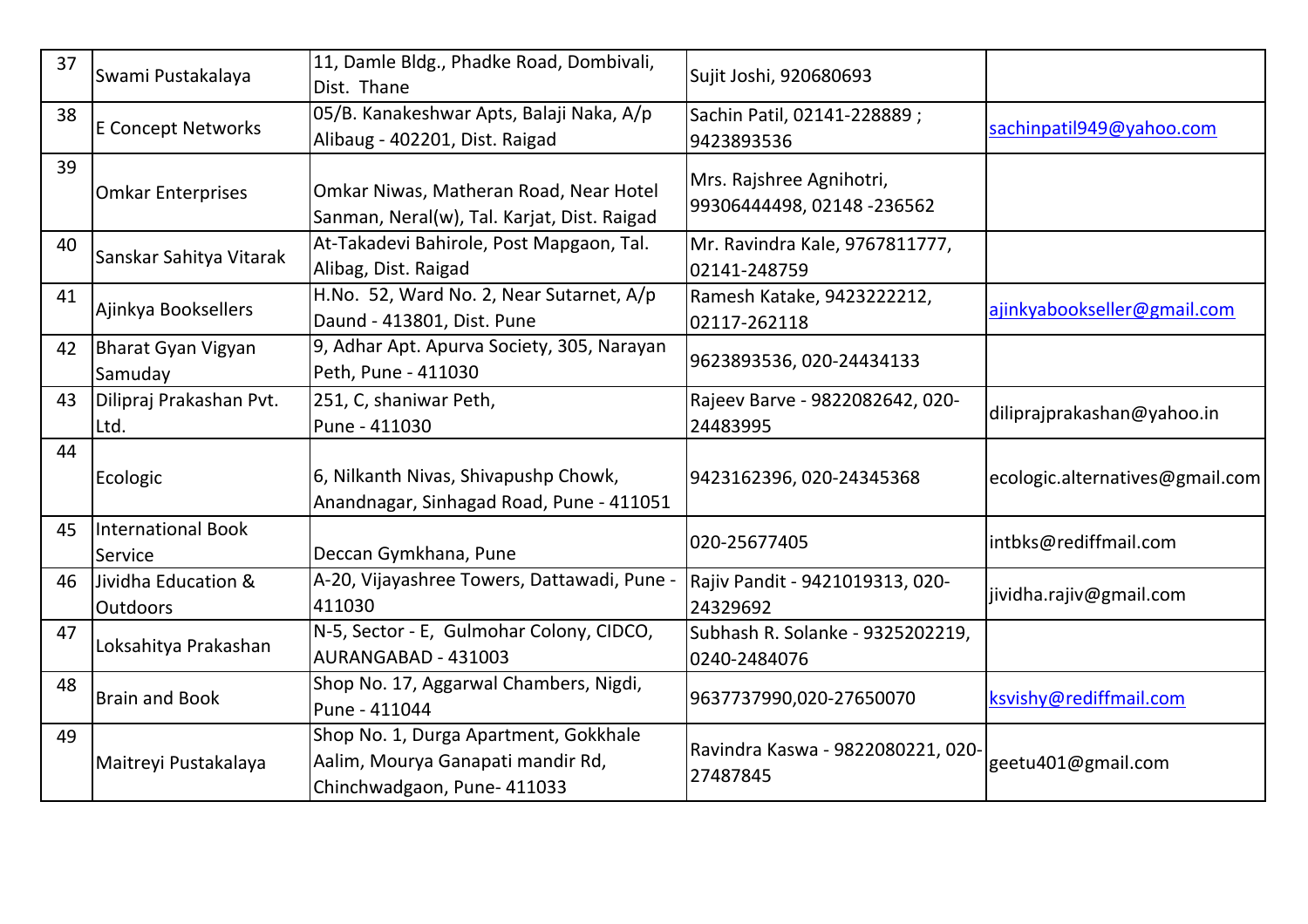| 50 | Natraj Book Stall                              | 34, Budhwar peth, Nr. Jogeshwari Mandir,<br>Appa Balwant Chowk, Pune - 411002                           | Bansi Kingal - 9860460324, 020-<br>24492006              | priyaladkat13@gmail.com      |
|----|------------------------------------------------|---------------------------------------------------------------------------------------------------------|----------------------------------------------------------|------------------------------|
| 51 | Sanskar Enterprises                            | Sr.No. 3, Plot No. 30, Hill Top Society,<br>Dhankwadi, Pune - 411043                                    | Subhash jagtap - 9822334373,<br>9763569252               | subhashmjagtap@gmail.com     |
| 52 | Sanskruti Prakashan                            | 688, Narayan Peth, Appa Balwant Chowk,<br>Near N.M.V., Pune - 411030                                    | Sunil Mandve - 9823068292;020-<br>24497343               | sanskrutiprakashan@yahoo.com |
| 53 | Shubham Sahitya                                | 679, Narayan Peth, Near Sakuni Maruti<br>Mandir, Pune - 411030                                          | R.D. Ombase - 020-24474322                               | shubhamsahitya@yahoo.com     |
| 54 | Shri Vishwakarma Book<br><b>Suppliers</b>      | A/p Loni, Tal-Ambegaon, Dist. Pune -<br>410510                                                          | Umesh D. Sutar - 9623314376;<br>9822348143               |                              |
| 55 | Ujjwal Grantha Bhandar                         | 683, Budhwar Peth, Appa Balwant Chowk,<br>Pune - 411002                                                 | Manmat Ghatpande - 020-<br>24462268; 020-24456908        |                              |
| 56 | Utkarsha Book Service                          | 701, Deccan Gymkhana, Pune - 411004                                                                     | Sudhakar Joshi - 9822410037, 020-<br>255375958           |                              |
| 57 | Vijaya Book Agency                             | Ashoka Apartments, 2/1, Tinhewadi Road,<br>Opp. Telco Colony No.1, Rajgurunagar, Dist.<br>Pune - 410505 | Ramesh Sutar- 9822818790                                 | rsutar001@gmail.com          |
| 58 | Avishkar Shikshan<br>Sanstha (Anand Niketan)   | Krishna Kalpa, Sharanpur Road, NASHIK -<br>422001                                                       | Deepali Palshikar -0253-2351286,<br>9403774805           | avishkar nsk@rediffmail.com  |
| 59 | Carvi Resource Library                         | 19, Audumbar Co.Hsg.So., Datta Mandir<br>Road, Nasik Road - 422101                                      | Ajit Barje - 9420891718, 0253-<br>2461900                | ajitbarje@gmail.com          |
| 60 | Shri Jyoti Book Sellers &<br><b>Stationers</b> | Jeevan Chhaya, Murkute Colony, Gangapur<br>Road, Nasik- 422002                                          | Jyotirao Khairnar - 9373907751                           | shrijyoti@rediffmail.com     |
| 61 | Jyoti Stores                                   | 42, Main Road, Nasik - 422001                                                                           | Mr. Vasant Khairnar, 9422257117;<br>0253-2306700/2367011 | jyotistoresnashik@gmail.com  |
| 62 | Om Sai Ram Enterprises                         | C/o Manoj Patil, 2, Sadguru Darshan, 1372,<br>Nr Kalidas Kala Mandir, Kaneri Wadi, Nasik -<br>422001    | Pramod S. Deshmukh - 9579810727 deshpramod@gmail.com     |                              |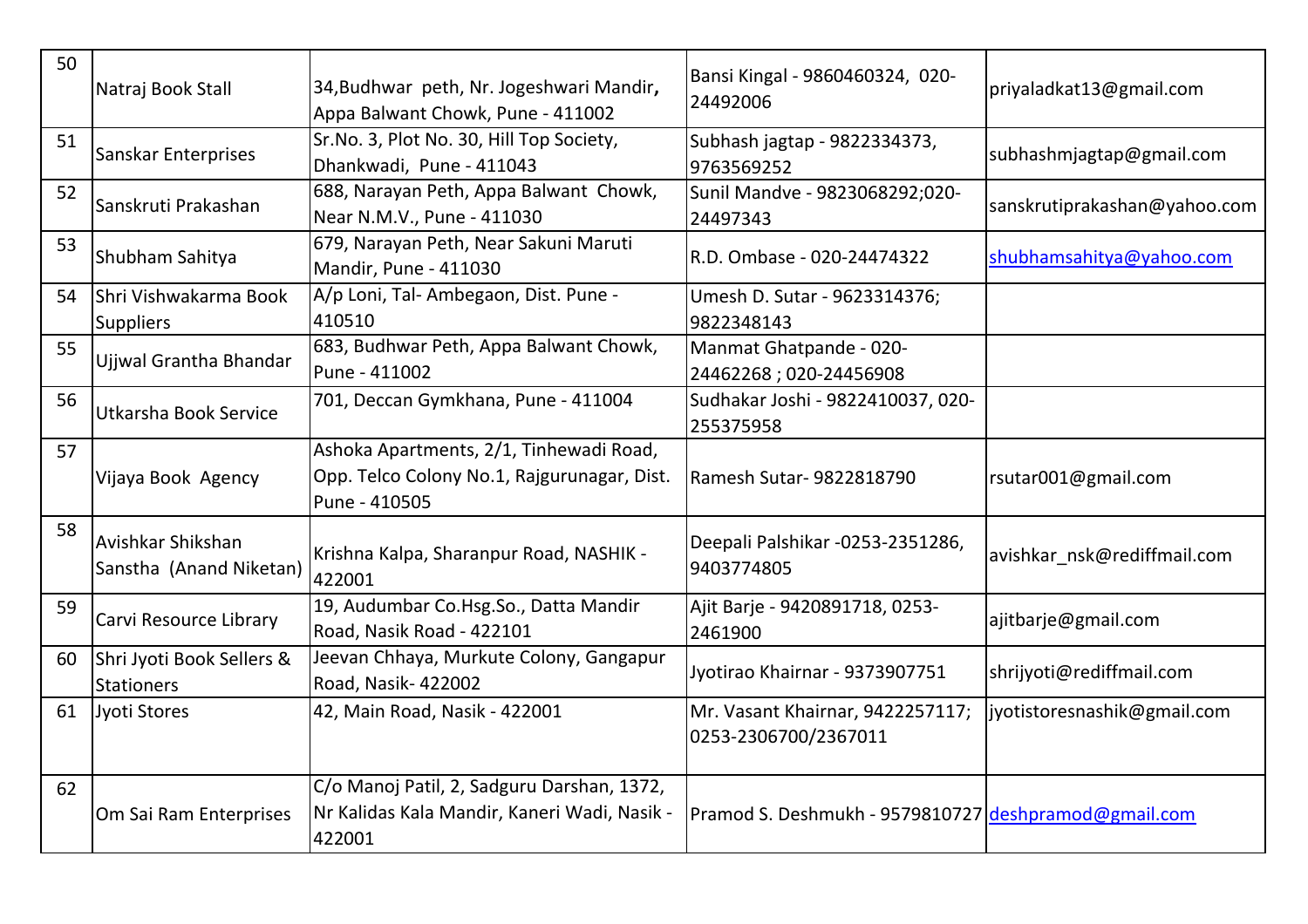| 63 | Pawar Book Depot                 | M.G. Road, Nashik - 422001                                                                                                                                              | Vilas Pawar - 9890457272, 0253-<br>2507293                  | pawarbook@gmail.com                                   |
|----|----------------------------------|-------------------------------------------------------------------------------------------------------------------------------------------------------------------------|-------------------------------------------------------------|-------------------------------------------------------|
| 64 | Rohini Book Palace               | H.No. 4279, Sakerkar Lane, Panchvati, Nasik -<br>422003                                                                                                                 | Anil Kshirsagar - 9730077344;<br>9921283983                 | anilkshirsagar32@yahoo.com                            |
| 65 | Akshar Pustakalaya               | Nirmalauya Plaza, Kolekar Tikti, Mangalwar<br>Peth, Kolhapur - 416012                                                                                                   | 0231-2646424                                                |                                                       |
| 66 | Granthdeep Agencies              | H.No. 369, Near Rohitdas Samaj Mandir,<br>Gadmudshingi, Tal. Karveer, Dist. Kolhapur                                                                                    | Rajesh C. Ganpule - 9420270351;<br>9420270352, 0231-2521352 | rajesh.ganpule@gmail.com,<br>granthdeep.kop@gmail.com |
| 67 | Marathi Vidnnyan<br>Parishad     | 1708-E, 8th Lane, Rajamrampuri, Kolhapur -<br>416008                                                                                                                    | Shivajirao Pawar - 9371127212;<br>0231-2525337              | cityhospitalkop@gmail.com                             |
| 68 | Shobika Alisha Books             | Distributing Agency In India, Sudarsgab<br>Palace, Plot 16, Padmavati Hsg. Society,<br>Behind My School, Bypass road, Jaysingpur<br>416101, Tal. Shirol, Dist. Kolhapur | Dr. Sunil Patil - 02322-225500,<br>9975873569               | sabdainindia@gmail.com                                |
| 69 | Agrani Prakashan                 | Shop No. 8, E-Sector, N-11, Mayur Nagar,<br>HUDCO, Aurangabad - 431003                                                                                                  | 9372006785                                                  |                                                       |
| 70 | Godawari Mahila Vikas            | Pahad Sing Pura, AURANGABAD - 431001                                                                                                                                    | Rahul Zare - 8055919704                                     | rahulzare@yahoo.com                                   |
| 71 | Janshakti Books &<br>Publicatios | 244, Samarth Nagar, Aurangabad - 431001                                                                                                                                 | 0240-2341004                                                | janshakti.wachak@gmail.com                            |
| 72 | Shradha Mahila Vikas<br>Mandal   | Pahadsingpura, Aurangabad                                                                                                                                               | Rahul Zare - 8055919704                                     | rahulzare@yahoo.com                                   |
| 73 | <b>Shree Udyog</b>               | 37-A, Shahu Colony, Bansilal Nagar,<br>Aurangabad - 431001                                                                                                              | 0240-2332692/95; 9422225408                                 | saketpublication@gmail.com                            |
| 74 | Sri Renuka Enterprises           | New Samarth Nagar, Nirala Bazar,<br>Aurangabad $-431001$                                                                                                                | 982311193 - 942270193                                       |                                                       |
| 75 | Abhang Pustakalaya               | 17, Hotel Godavari Complex, Near ITI<br>Corner, Nanded - 431602                                                                                                         | 9823470756, 02526-688056                                    | abhang06@gmail.com                                    |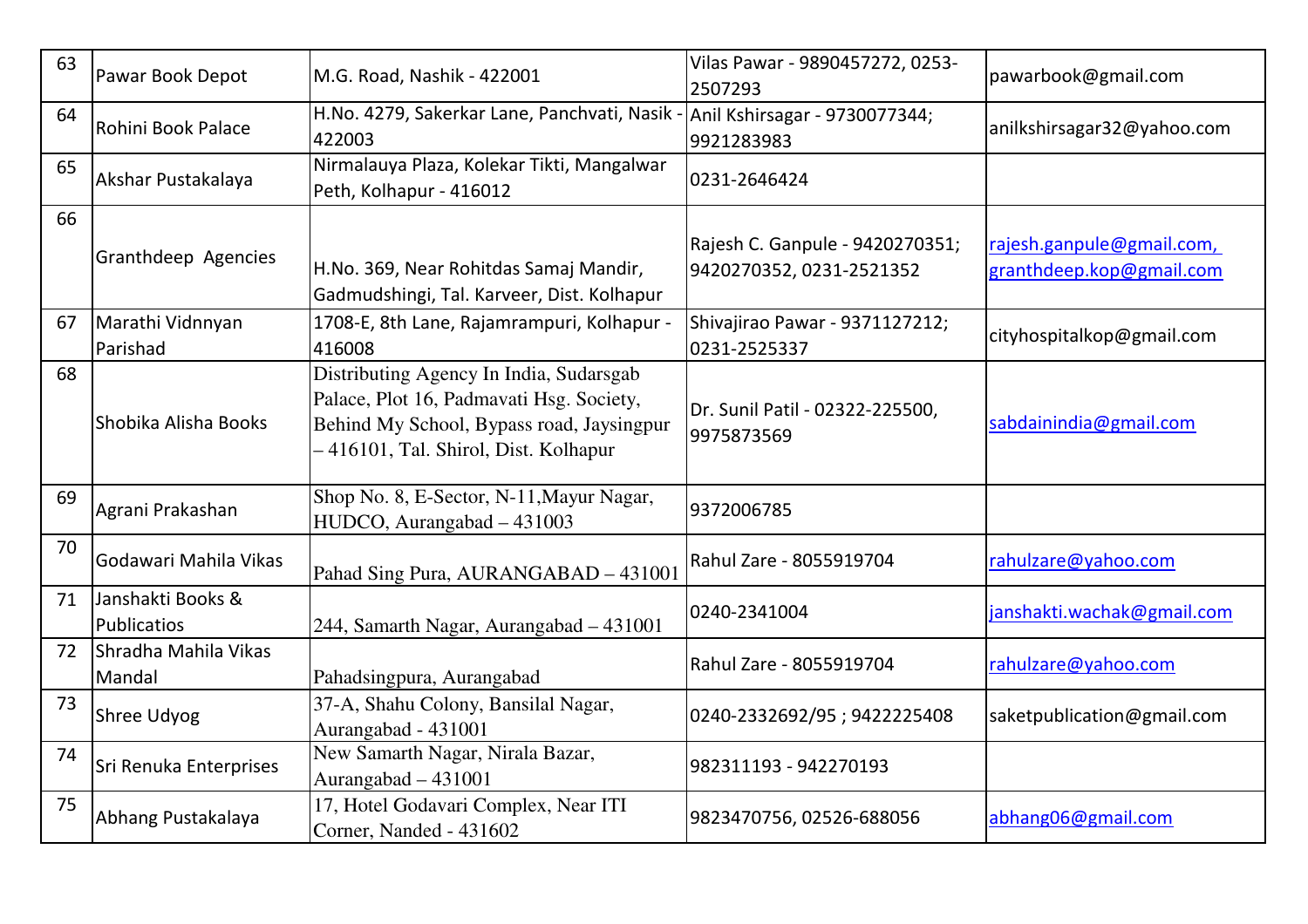| 76 | <b>Keskar Sports Company</b>              | Near Blud Diamond Hotel, Chikalwadi Road, Raju Keskar - 9890163543<br>Mahavir Chowk, NANDED - 431601          |                                             |                               |
|----|-------------------------------------------|---------------------------------------------------------------------------------------------------------------|---------------------------------------------|-------------------------------|
| 77 | Sai Sawali Stationary<br><b>Suppliers</b> | Near Pansare Talkies, Shankar Gujn,<br>Dharmabad, Dist. Nanded - 431809                                       | 8087828382                                  | saisawaliss@gmail.com         |
| 78 | Venkatesh Agencies                        | New Bandha Ghat road, Near Multipurpose<br>School, Nanded                                                     | 02462-230328                                | pravin.dhampalwar@gmail.com   |
| 79 | Amar Print                                | 13, Asara Society, Gulmohar Road,<br>Ahmednagar -414003                                                       | 9422237140; 9673887000                      | ghodkepradeep@rediffmail.com  |
| 80 | Anupreeta Granthaseva                     | Janata Nagar, A/p Tal. Sangamner, Dist.<br>Ahmednagar                                                         | Pradeep Ghosale - 9420642611;<br>9420642612 | pradeepghosale@rediffmail.com |
| 81 | Pradnya Pustakalaya                       | New Nagar Road, Sangamner - 422605; Dist.<br>Ahmednagar                                                       | 02425-224911/225765                         |                               |
| 82 | Prayas Agencies                           | 9, Gajanan Nagar, Wardha Road, Nagpur -<br>440015                                                             | Rucha Pradeep - 8805860929,<br>9822679256   | prayas.agencies45@gmail.com   |
| 83 | Anil Book Agency                          | Tankasale Complex, Buti Marg, Sitabuldi,<br>Nagpur - 440012                                                   | 0712-2546149                                |                               |
| 84 | Jaya Enterprises                          | 146, Jaya Vihar, Jai durga Layout No. 1,<br>Near Vitthal Rukjmini Mandir, Narendra<br>Nagar, NAGPUR - 440015. | 0712-2780233 - 9422821106                   | smhaisker@rediffmail.com      |
| 85 | Nathe Book Distributor                    | 65, Medical Chowk, Nagpur - 440009                                                                            | Mangesh Nath - 9960692152                   | mangeshnathe.52@gmail.com     |
| 86 | Pimplapure Book<br><b>Distributors</b>    | Ram Mandir Galli, Mahal, Nagpur - 440032                                                                      | Ashok - 9422105473 - 0712-<br>2752667       | pbdnagpur@gmail.com           |
| 87 | Ranjana Map House                         | Jattrodi No. 1, Indira Nagar, Medical road,<br>Nagpur - 440003                                                | 9371640404                                  |                               |
| 88 | Sachin Sahitya                            | Hanuman Galli, Sitabuldi, Nagpur - 440012                                                                     | 9822200283; 0712-2530539                    | sachinsahitya@rediffmail.com  |
| 89 | <b>Bhawani Enterprises</b>                | A-R, MIDC, Jintur, Dist. Parbhani                                                                             | 9860070292                                  |                               |
| 90 | <b>Gometesh Agency</b>                    | 4, Stadium Complex, Near S.T.I., A/p<br>Parbhani - 431409                                                     | Shalini Ghodke; 02452-221648;<br>226370     | agenciesgomatesh@gmail.com    |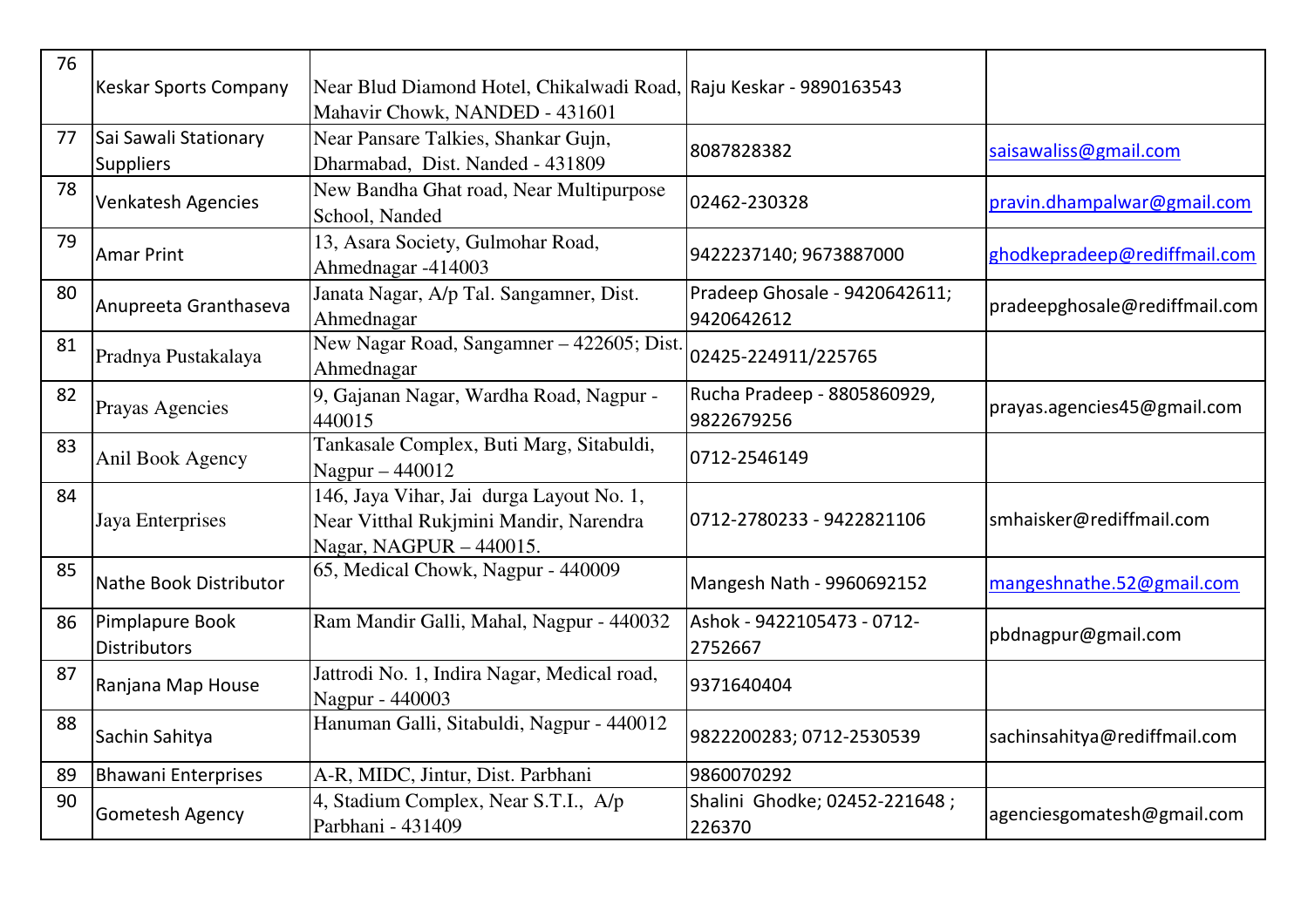| 91  | Pratibhas Prakashan                   | Tarangan, Near Bus Stand, Opp. Pantani<br>Hospital, Parbhani - 431401                                | 9422179461; 02452-221710                             | pratibhasprakashan@rediffmail.<br>com |
|-----|---------------------------------------|------------------------------------------------------------------------------------------------------|------------------------------------------------------|---------------------------------------|
| 92  | Deepali Book Agency                   | Plot No. 15, Pushpak Nagar, Telecom<br>Colony, SX Raha Road, Jalna - 431203                          | 9637183058                                           |                                       |
| 93  | <b>Pawar Distributor</b>              | H.No. 18-86-35, Dhait Nagar, Panchod Road, Dnyaneshwar Pawar - 02483-<br>Ambad, Dist. Jalna          | 221202; 9423540710                                   | namdevspawar@gmail.com                |
| 94  | <b>Bhushankumar Trading</b><br>Co.    | Plot No. 1, Nanddeep Housting Society,<br>Jalgaon Road, Opp. SBOA School, Harsul<br>Area, Aurangabad | Suresn K Phuke 9423452374                            | suresh phuke @rediffmail.com          |
| 95  | Deepjyoti Pustak Vitaran              | Rampuri Ward, Camp Area, Ward No. 10,<br>Gadchiroli - 442605                                         | 07132-232373                                         |                                       |
| 96  | Dnyannsanchay                         | Jayashree Ambulge, At Post Tondchir, Tal.                                                            | Jayashree Ambulge - 9422964919,                      | dnyansanchaybooktondchir@re           |
|     | Pustakalaya                           | Udgir, Dist. Latur - 413517                                                                          | 9422023621                                           | diff.com                              |
| 97  | Dyanada Book Shop                     | 52 KHS Shopping Complex, A/0 Sevagram<br>442102, Dist. Wardha                                        | 9923110982                                           |                                       |
| 98  | <b>Ekveera Multi Services</b>         | Shop No. 1, 1st Floor, Kulaswamini Sankul,<br>Old Umari Naka, Akola - 444005                         | Vilas Wakil -9423148918; 0724-<br>2453239            | vilasems@yahoo.com                    |
| 99  | Janseva Pustakalaya                   | C;/o Rahul Nagar, Near Jawahar Nagar,<br>Akola H.P.O. Beat No. 32, AKOL.A -<br>444001                | P.G. Ghuge - 9422863998                              | pgghuge@gmail.com                     |
| 100 | Miheer Udyog Kendra                   | Gandhi Chowk, Keshav Archana, Akola -<br>444001                                                      | 0724-2442138; 9850386494                             | akl.bapat@gmail.com                   |
| 101 | <b>Mohanlal Hiralal</b><br>Khandelwal | Opp- Khandelwal Tower, P.B. No. 15,<br>Shrawagi Plots, Station Road, AKOLA -<br>444001               | 0724-2434197                                         |                                       |
| 102 | Renuka Granth Vitaran                 | C/o C.S. Deshpande, "Sahayog", Gokul<br>Colony, Jawahar Nagar, AKOLA- 444001                         | Mrs. Chitra S. Deshpande -<br>9970175900; 9049302900 |                                       |
| 103 | Samrudhi Enterprises                  | Sunder Nagar, Shivani, Tal. Akola - 444001,<br>Dist. Akola                                           | Satish Tayade - 9768861112                           | stayade_11@rediffmail.com             |
| 104 | Nikhil Book Seller                    | Annapurna, Malkapur, Tal & Dist. Akola                                                               | Baburao Dandi - 9765012290                           | bdbaraodandi@rediffmail.com           |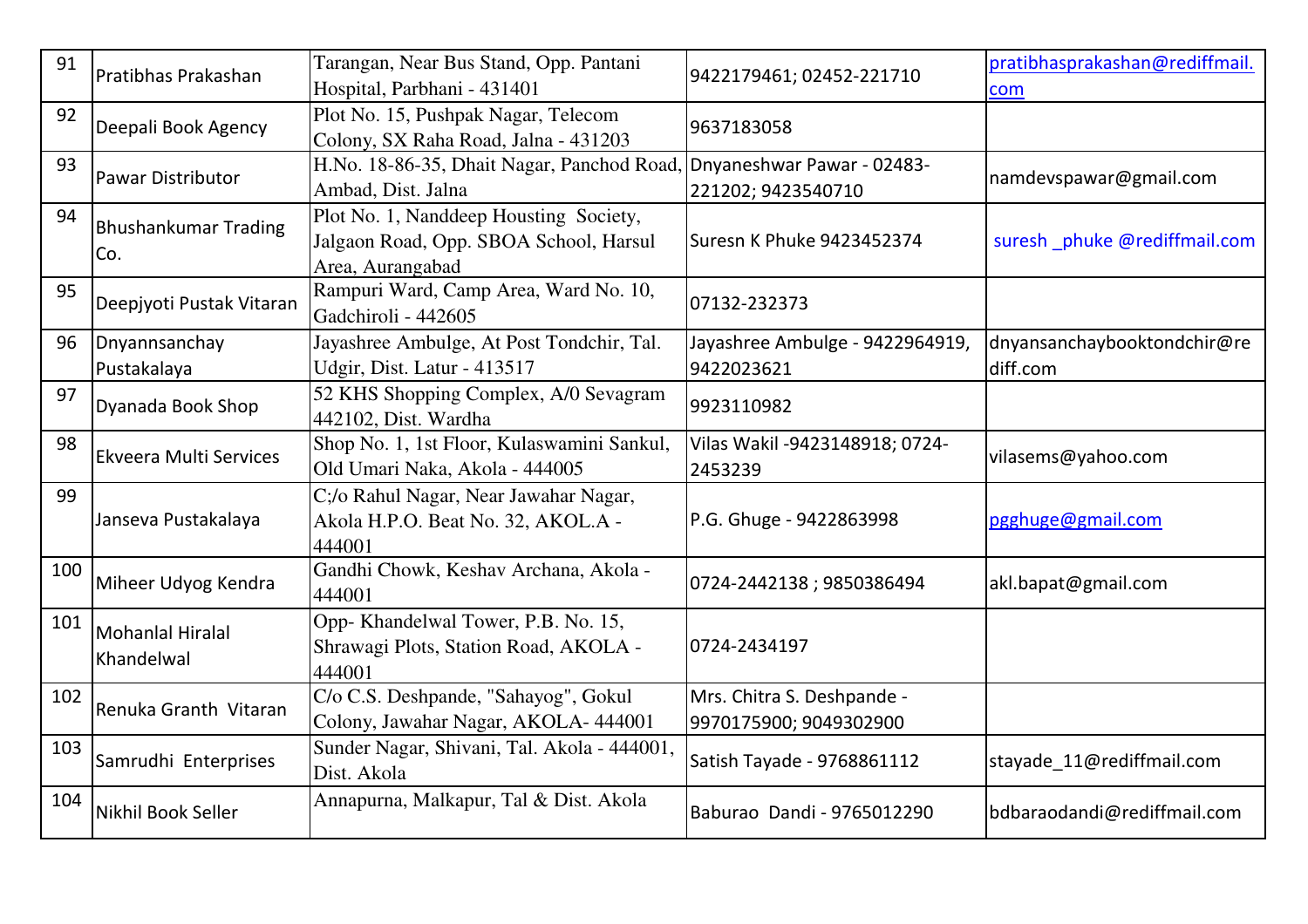| 105 | Shree Gajanan Book<br>Depot                        | Gandhi Chowk, Main Road`, Amravati                                                                      | P.S. Deshmukh - 0721-2676852                      |                                   |
|-----|----------------------------------------------------|---------------------------------------------------------------------------------------------------------|---------------------------------------------------|-----------------------------------|
| 106 | Shruti Book Depo                                   | Gadge Nagar, Amravati                                                                                   | Kailas Deshmukh -9570187004;<br>9673161975        |                                   |
| 107 | New Lucky Book Depot                               | Pathan Chowk, Amravati - 444601                                                                         | Raees Ahmedabad - 0721-<br>2677328,8055328918     |                                   |
| 108 | <b>Popular Book Centre</b>                         | 4-5, Divisional Sports Stadium, Amravati -<br>444603                                                    | Nandkishor Bajaj - 0721-2551105,<br>9422918577    | popularbookamt@rediffmail.co<br>m |
|     | 109 Prayas Sahitya<br>Prabhodini                   | Devrankar Nagar, Samarth High School<br>L:ane, Badnera Road, Amravati - 444605                          | Dr. Avinash Saoji - 0721-2573256;<br>9420722107   |                                   |
|     | 110 Geeta Book and<br><b>Stationary Suppliers</b>  | 26, Shriram Colony, Wadibhokar Road,<br>Deopur, Dhule - 424001                                          | 02562-223282; 9423978742                          |                                   |
| 111 | Komal Suppliers & Ge.<br><b>Stores</b>             | 3, Animesh Apartment, Opp. Panchayat<br>Samiti, Janki Nagar, Wadibhokar Road,<br>Devpur, Dhule - 414308 | Vijay Patil - 02562-697736/203038;<br>9922245620  |                                   |
|     | 112   Mohit Xerox &<br>Computers                   | Karmavir Nagar Road, Shivaji Shopping,<br>Sakri, Dist. Dhule                                            | Yogesh Patil- 9890569294;<br>9158983133           | mohitxerox90@yahoo.com            |
| 113 | Sujay Prakashan                                    | 4/B. Vijay Pllice Chowki, Deopur, Dhule -<br>424002                                                     | 02562-220173 ;9372020173                          |                                   |
| 114 | <b>Zoom Services</b>                               | 2nd Floor, Bombay Lodge Bldg., Agra Road,<br>Dhule - 424001                                             | 02562-233133; 9372219902; Fax<br>No. 02562-283100 | pathyatri@gmail.com               |
| 115 | Harihar Gajanan Watve                              | D-217, New Sabnis Wada, Sawantwadi -<br>416510, Dist. Sindhudurg                                        | 02363-274917; 9421268828                          | hariharw@yahoo.co.in              |
| 116 | Lokkalyan Bahuuddeshiya<br>Shikshan Prasar Sanstha | 15, Indraprasth Nagar, Dudh Federation<br>Road, Jalgaon                                                 | Pankaj Salunke - 9373717525                       | pankajsallunke9393@gmail.com      |
| 117 | Mahalaxmi Book Depot                               | C/o Tanusha General Goal Bazar, Gandhi<br>Chowk, Chandrapur - 442401                                    | Satish Dalvi - 9637280644;<br>9049172425          | mahalaxmibooks@gmail.com          |
| 118 | Pioneer Trading Co.                                | Near Medicine Complex, Ekori Ward,<br>Chandrapur                                                        | 07172-2552255 ; 9226126311                        | jiteshvirani@yahoo.co.in          |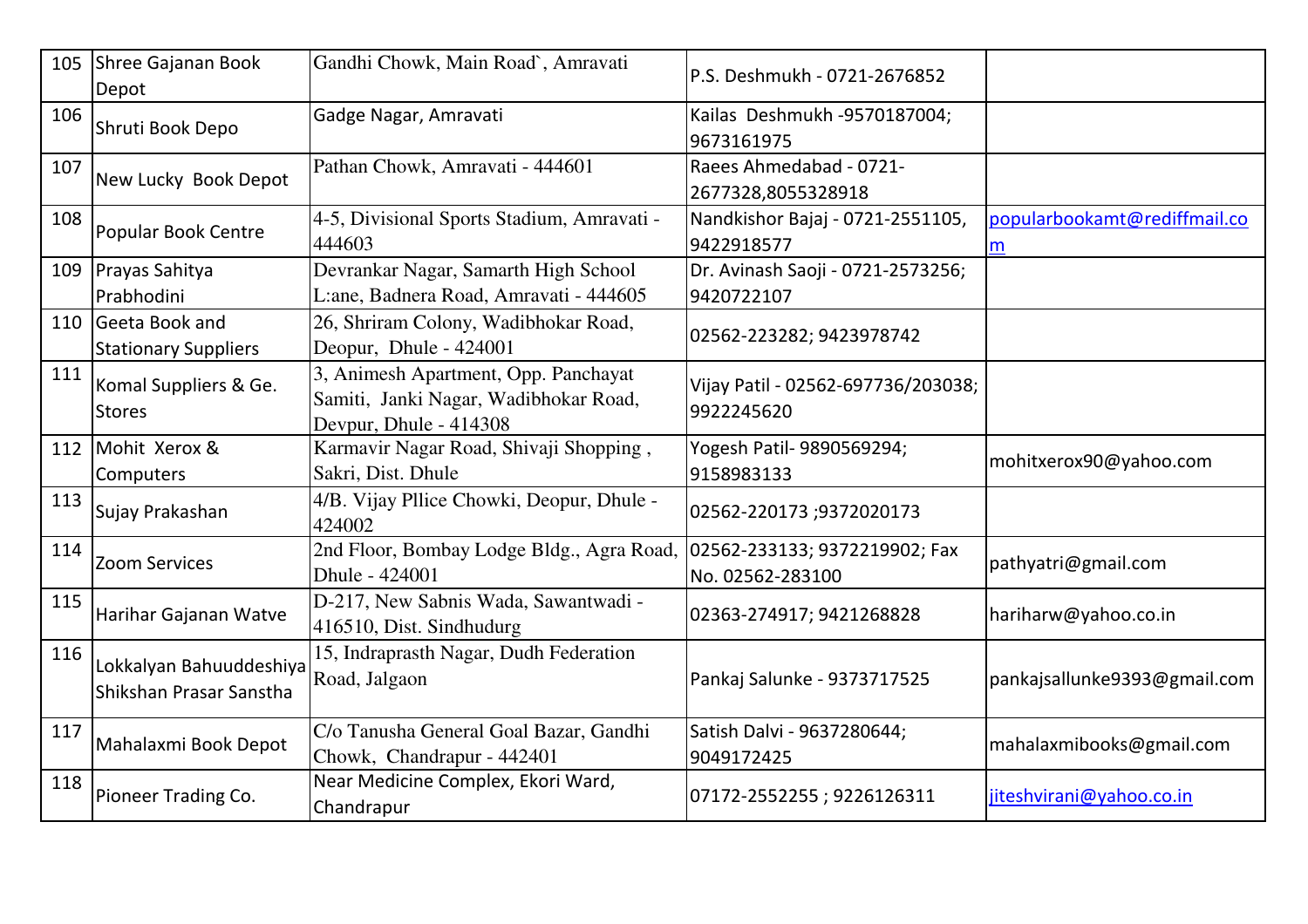| 119 | Manohar Book Depot                             | S.V. Patel Road, Yavatmal - 445001                                                                | Surendra Chokhani, 077232-<br>244537           |                                    |
|-----|------------------------------------------------|---------------------------------------------------------------------------------------------------|------------------------------------------------|------------------------------------|
| 120 | Mudra Book Depot                               | C/4, Hansraj Apartment, Purshottam Parekh<br>Marg, Nr. Vishnu Pratibha Hall, Virar(W) -<br>401303 | 0250-2500053;0250-2551091                      | mudrabookdepot@gmail.com           |
| 121 | <b>New Variety Store</b>                       | Sarafa Line, Gondia - 441614                                                                      | Giribhai Bhagdev - 9823249811;<br>07182-253390 | kapil bhagdev@yahoo.in             |
| 122 | Om Sai Traders                                 | Ner HDFC Bank, New Mondha, Hingoli -<br>431513                                                    | 02456-222364; 9823242693                       | pankajagrawal76@rediffmail.co<br>m |
|     | 123   Prasad Vitaran Granth<br>Dalan           | 1022 A, First Floor, Sanika Bhavan, Main<br>Road, Saraf Katta, Sangli -416416                     | Loknath Joshi - 0233- 2320235;<br>9921070439   | loknathjoshi99@gmail.com           |
| 124 | <b>Pustak Darbar</b>                           | Kuntewala, 1008-A Peth Bhag, Harbhat<br>Road, Sangli - 416416                                     | Ajay Telang - 0233-66003072                    |                                    |
|     | 125 Shri Kedarnath Book &<br><b>Gen Stores</b> | S.T. Stand Road, A/p Islampur - 415409, Tal.<br>Walva, Dist. Sangli - 415409                      | 9028090477; 9822125676                         |                                    |
| 126 | <b>Shri Sunil Anand Patil</b>                  | A.P. Ladegaon, Tal. Walva, Dist. Sangli -<br>415401                                               | 02342-256561; 9823393625                       |                                    |
| 127 | Saurabha Book Sellers                          | Jivan Prakashan Hospital, At & Post<br>Pachwad, Tal. Wai, Dist. Satara                            | 9822016381                                     |                                    |
|     | 128 Shivrajya Sahitya<br><b>Bhandar</b>        | Nagarpalika Shop No. 15, Opp. District Court, Vishal Gore - 02473 - 224570,<br>Osmanabad - 413501 | 9657684454                                     |                                    |
| 129 | <b>Students Corner</b>                         | Pal Chowk, Railloli, Gondia - 441614                                                              | 07182-236404; 9326923983                       | scorgondia@rediffmail.com          |
| 130 | <b>Swastic Suppliers</b>                       | Shreeram Bhavan, Near Mahatma Gandhi<br>Statue, Gondia - 441603                                   | 07182-237895; 9422830030                       | swastokgroups@gmail.com            |
| 131 | Sudhir Prakashan                               | Ganesh nagar, PO Wardha Ganj, Tal & Dist.<br>Wardha,                                              | 9822928125; 07152-246305                       |                                    |
| 132 | Prabhakar Prakashan                            | T.P. 47/10, Opp. Shivaji Garden, Bhagwat<br>Road, Tal. Amalner - 425401, Dist. Jalgaon.           | Pradip Kulkarni<br>9422549419,<br>02587-222050 |                                    |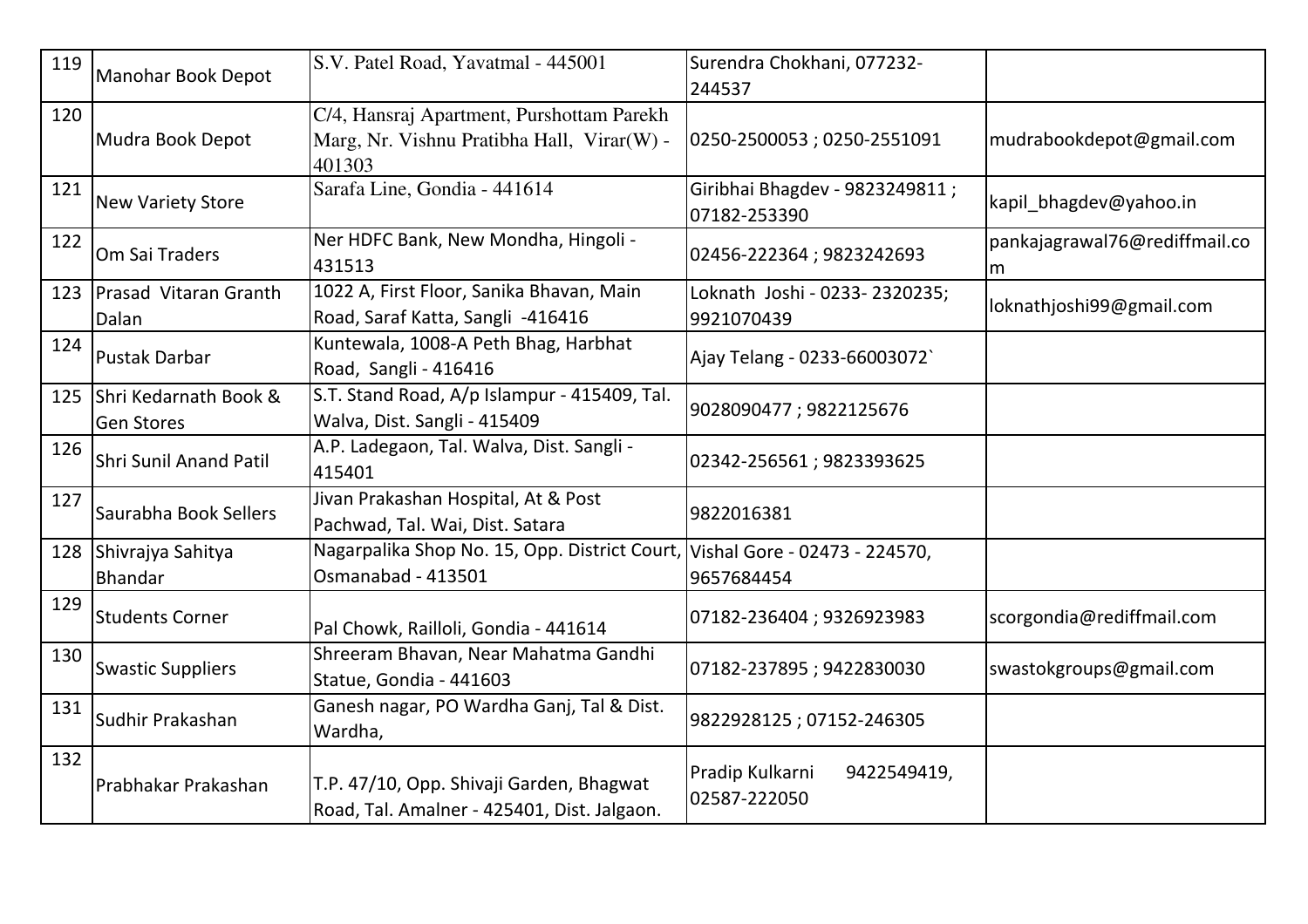| 133                                                | The Bookland Books &<br>Stationary              | Shree Complex, Bazar Peth, Near Patkar<br>Complex, Chiplun, Dist. Ratnagiri - 415605                          | 02355-260560                                       |                       |  |  |  |  |  |
|----------------------------------------------------|-------------------------------------------------|---------------------------------------------------------------------------------------------------------------|----------------------------------------------------|-----------------------|--|--|--|--|--|
| 134                                                | Shri Datta Book Stall &<br>Stationery           | Plot No. 10, Shop No, 2, Pruthvi Nagar, Chate 9850084855, 8446751855<br>Road, Beed By-pass, Aurangabad 431002 |                                                    |                       |  |  |  |  |  |
| 135                                                | <b>Krish International</b>                      | Plot No. 25, Office No. 5, Saisakha Appt.<br>Shardashram Colony, Aurangapura,<br>Aurangabad                   | Anil Bhandari 9422709958, 0240-<br>2357011, 649330 | ab ki@rediffmail.com  |  |  |  |  |  |
| 136                                                |                                                 |                                                                                                               |                                                    |                       |  |  |  |  |  |
| 137                                                | <b>GOA</b>                                      |                                                                                                               |                                                    |                       |  |  |  |  |  |
| 138                                                | The Other India Book<br><b>Store</b>            | Above Mapusa Clinic, Mapusa - 403507, Goa                                                                     | 0832-2263306; 2263305                              | oib@sancharnet.in     |  |  |  |  |  |
| LIST OF AUTHORISED DISTRIBUTORS - MAHARASHTRA, GOA |                                                 |                                                                                                               |                                                    |                       |  |  |  |  |  |
|                                                    |                                                 |                                                                                                               |                                                    |                       |  |  |  |  |  |
| S.No.                                              | <b>Name</b>                                     | <b>Address</b>                                                                                                | Contact person Name & No.                          | E mail ID             |  |  |  |  |  |
| $\overline{1}$                                     | Either Or                                       | 24, Sohrab Hall, Opp. Jehangir Hospital,<br>21, Sasson Road,<br>PUNE - 411001.                                | 020-26050225                                       |                       |  |  |  |  |  |
| $\overline{2}$                                     | Sadhana Grantha<br>Pradarshan & Media<br>Centre | Veer Maruti Mandir,<br>431, Shaniwar Peth,<br>Pune - 411-030                                                  | 020-24459635,<br>9824215218,<br>9822883412         | mediasadhna@gmail.com |  |  |  |  |  |
| 3                                                  | <b>National Book Traders</b>                    | C/o Dnyandeep Enterprises, Shani Mandir<br>Chowk, Near R.M.I.G. College<br>Old Jalana<br>Jalana - 431203      | 02482--236357, 9822218563                          |                       |  |  |  |  |  |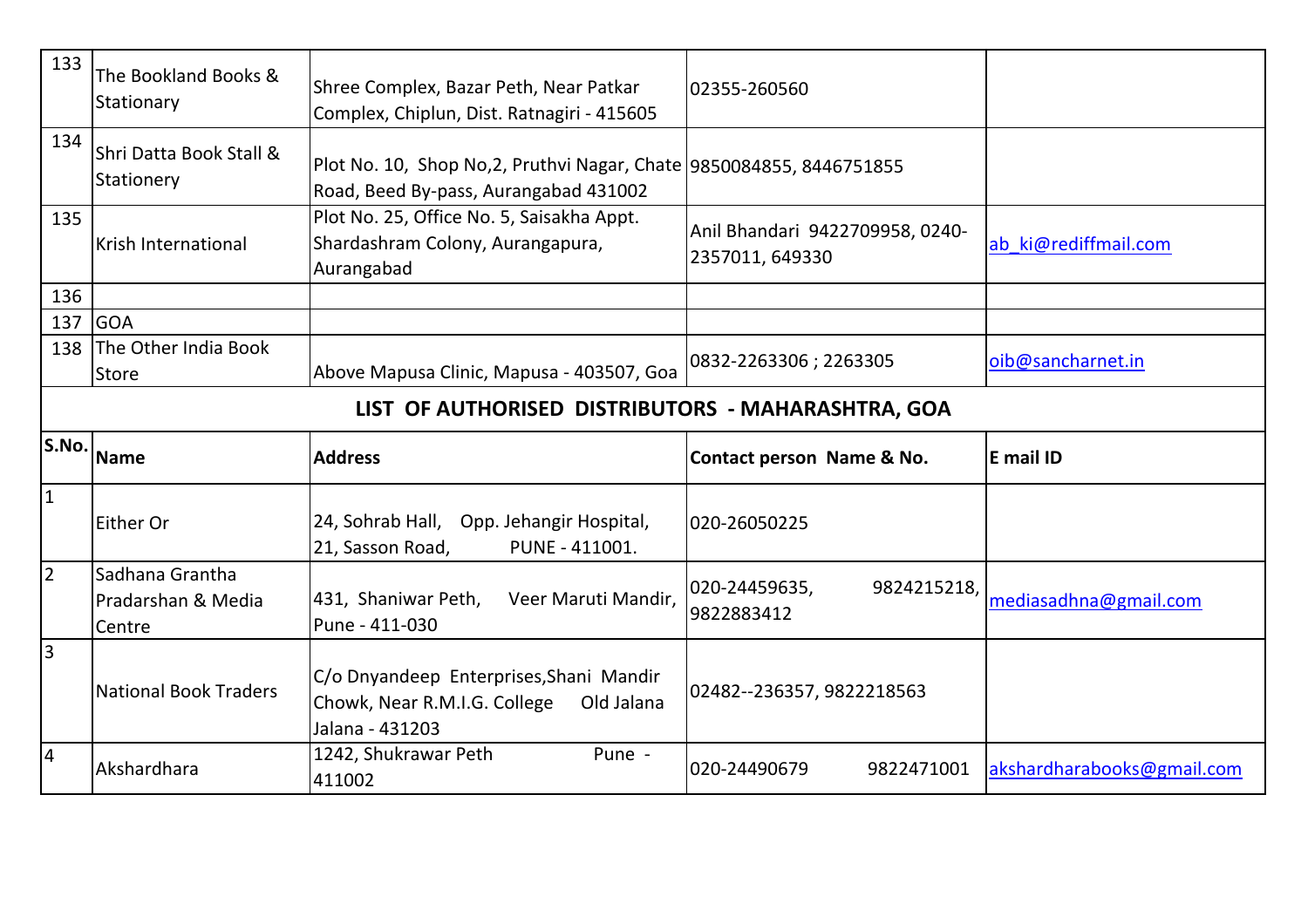| 5              | Suvidya Prakashan                                   | North<br>374, Ganga Niwas<br>Soalpur - 413007<br>Kasaba                                               | 0217-2722510/2724415<br>9850841411    |                         |
|----------------|-----------------------------------------------------|-------------------------------------------------------------------------------------------------------|---------------------------------------|-------------------------|
| 6              | Saraswati Grantha<br>Bhandar                        | Om Yashodeep Society<br>Ahilyabai<br>A/p Kalyan (W) -<br>Chowk<br>421301<br>Dist. Thane               | 0251-2204781<br>9869938298            |                         |
| $\overline{7}$ | Granthbhavan<br><b>Booksellers &amp; Stationers</b> | 2, Kaveri Smruti, Vakilwadi<br>Nashik -<br>422001                                                     | 0253-2581185<br>9422271932            |                         |
| 8              | Isap Prakashan                                      | 190, Sahyog Nagar<br>Nanded -<br>431605                                                               | 02462-260190<br>9890099541            |                         |
| $\overline{9}$ | Bharatiya Pustakalaya                               | Geetanjali Market, Main Road, Latur -<br>413512                                                       | 02382-248384                          |                         |
| 10             | Pathfinder                                          | Sadashiv<br>Near Neelayam Cinema,<br>Peth<br>Pune - 411030                                            | 020-24330701/2<br>$020 -$<br>24320759 |                         |
| 11             | Nagpur Popular Book<br>Shop                         | Opp. Patwardhan High School,<br>Sitabuldi<br>Nagpur-440012                                            | 0712-2524278<br>9423100930            |                         |
| 12             | Rasik Antarbharati                                  | 484/90, Swarup, Mitra Mandal<br>Colony,<br>Parvati, Pune - 411009                                     | 9823077097<br>$020 -$<br>24440760     |                         |
| 13             | Dnyanaganga                                         | 27/B, Siddhartha Chambers<br>Appa<br>Balwank Chowk,<br>Budharwar Peth   020-24497951<br>Pune - 411030 | 9422520480                            |                         |
| 14             | K Sagar's House of Books                            | Durga Chambers,<br>39/1,<br>Budhwar Peth,<br>Near Jogeshwari<br>Mandir<br>Pune - 411002               | 020-24483166<br>9850885650            | arva ksagar@yahoo.co.in |
| 15             | Golden Heart Emporium                               | Abade<br>Confident House,<br>Faria Road, Madgaon<br>Goa - 403601                                      | 0832-2736339<br>2732450               |                         |